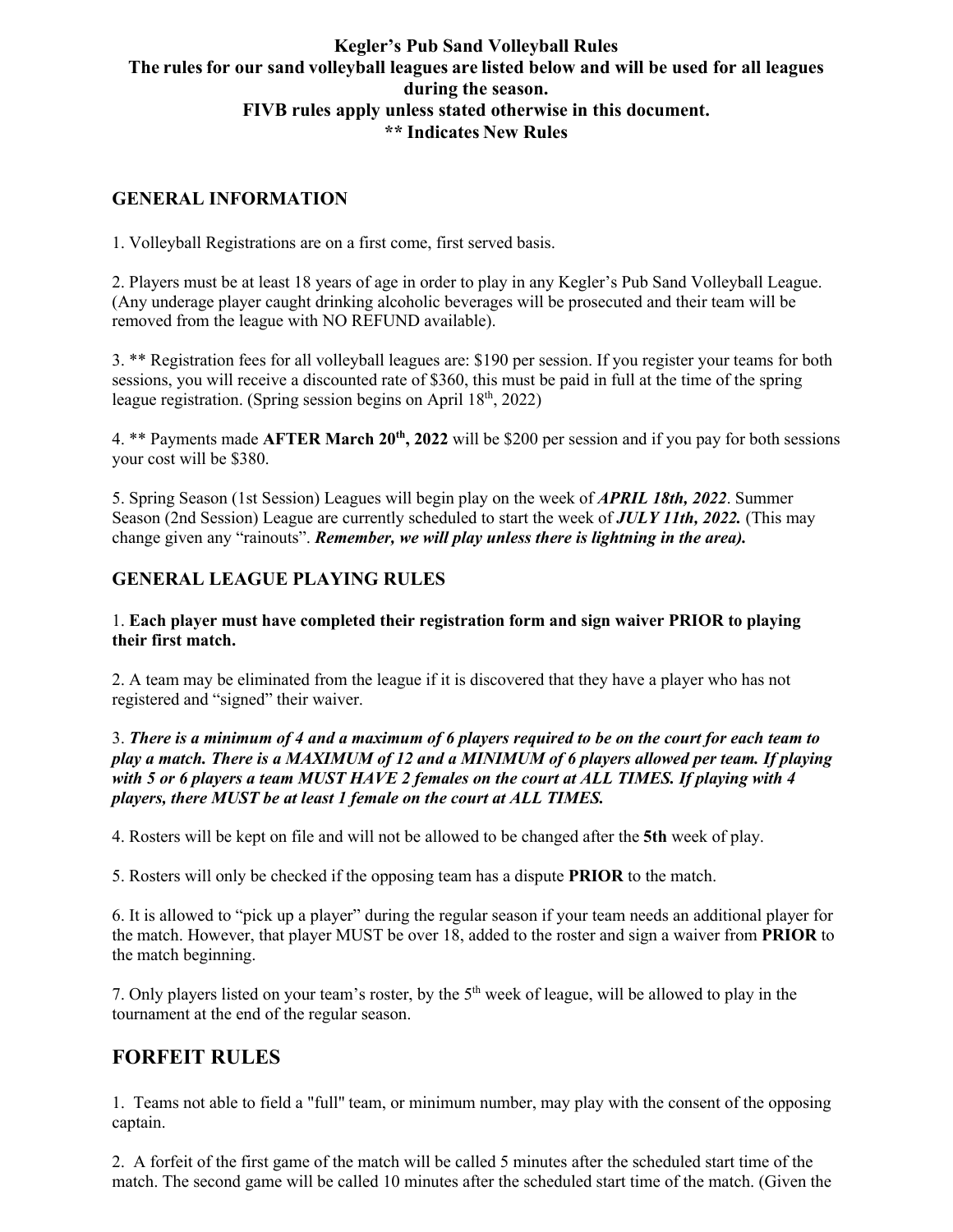prior match is on time and your match has "taken the court" on time, otherwise it will be 5 and 10 minutes after the teams "take the court")

3. If a team forfeits 2 or more times during the regular season, they may be prohibited from playing in the tournament, and possibly removed from the league subject to league coordinator and management discretion.

## **RAINOUTS**

#### 1. **Rainouts will not be called until game time, so please be at Kegler's Pub ready to play at your scheduled time**

2. Game cancellations for severe weather will be sent out via Text Message and/or E-mail to the team captains and those players that register with an email and cell phone number. Please call your team captain for rainout information.

3. Make up games will be posted on the bulletin board inside Kegler's Pub.

4. If make up games are not necessary the tournament will begin on the 9th week.

5. If during a match the weather makes it impossible to finish, any games that have been completed will count in the standings.

6. For any games in progress, the score will be documented, and the team who is winning will be awarded the victory.

## **PLAYING RULES**

#### **SERVING**

1. Teams will "volley" to start the match.

2. Whichever team wins the volley will have their choice of serve or side for the first game.

3. Starting serves will be alternating, meaning the team that did not serve first during the first game will serve first to start the second game. For the third game teams will switch sides once one team scores 8 points.

4. Service area is anywhere behind the back boundary line and the imaginary extension of the side boundary lines.

5. "Let serves" are allowed. If the ball hits the net on the serve and goes over, the ball is in play.

6. Rotation of extra players into the game should be done uniformly as to location and frequency as well as player to gender ratio.

7. Attacking or blocking of a serve is forbidden.

8. The "10 foot rule" will be in place for volleyball leagues.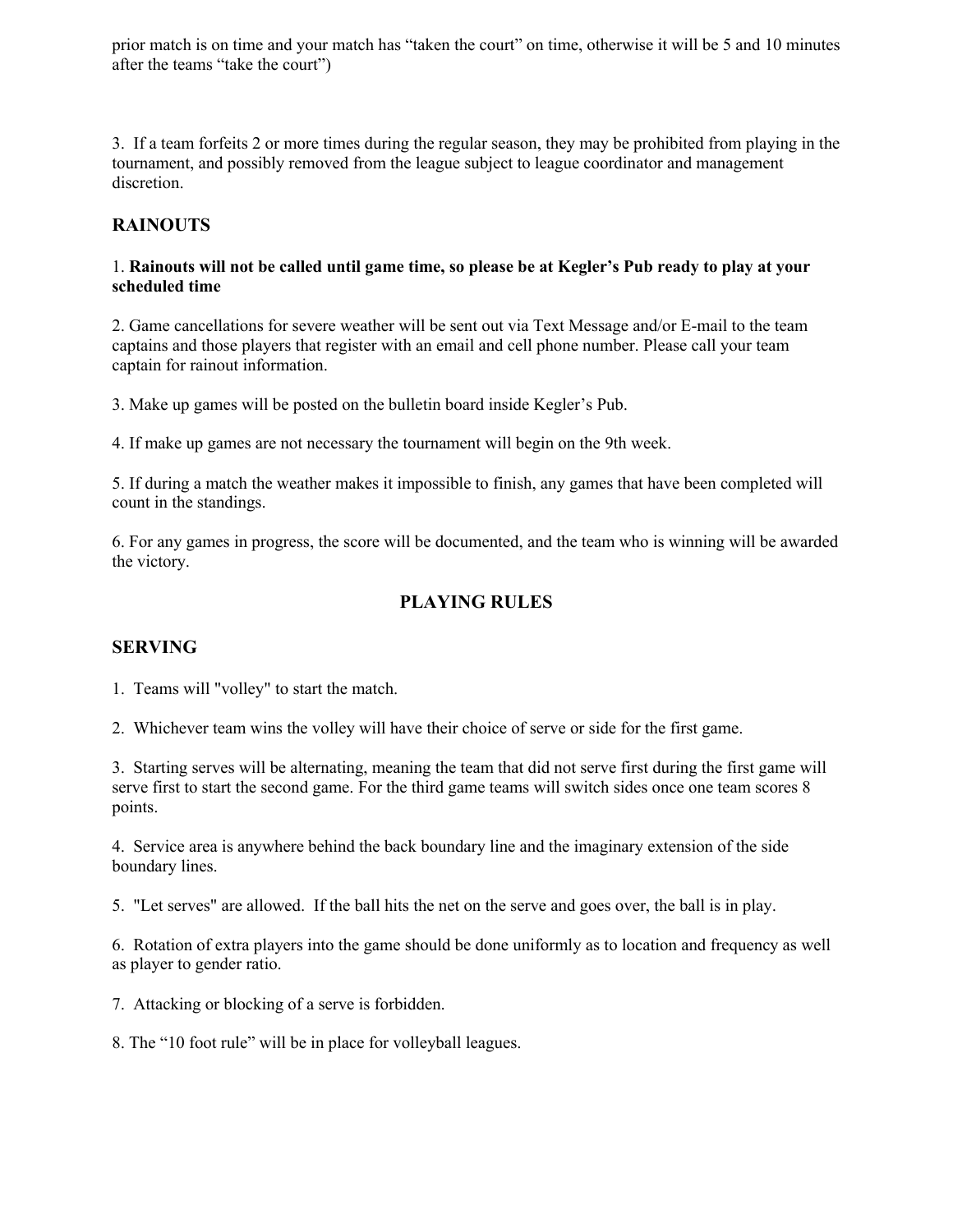## **CONTACTS**

1. Each team is allowed 3 contacts prior to returning the ball over the net.

2. Blocking the ball does not constitute a contact.

3. If 2 players contact the ball simultaneously, it counts as 1 hit and either player may contact the ball for the next hit.

4. The ball must be contacted cleanly and not held, lifted, pushed, carried, or thrown.

5. The ball cannot roll or rest on any part of the player's body.

6. A player may contact the ball with any part of their body as long as the ball rebounds immediately and does not rest against the body.

7. If 2 opposing players contact the ball simultaneously and the ball remains in play, the team receiving the ball is entitled to 3 contacts. If during such a play the ball lands out of bounds it is the fault of the team on the opposite side.

8. If the ball hits any of the perimeter fences or perimeter nets it is automatically out of play.

9. A player may not run into the other court to play a ball.

10. If any part of a player's body crosses the boundary lines on the ground of the other court, the ball is automatically out of play if you reach with your body across the plane, the ball is still in play.

11. If a ball touches a boundary line it is considered in.

#### **NET**

1. A player may cross the plane under the net but must not make contact with an opposing player.

2. If contact is made, the team making the illegal contact loses the point.

3. If any part of the body touches the net during play, the team making the illegal contact loses the point.

4. If a ball is hit into the net with such force as to cause the net to touch a player on the opposing team, there is no foul.

5. The ball may not be attacked from the opposing side until it breaks the plane at the top of the net.

6. Blocking a ball which is on the opponent's side of the net is allowed.

7. A ball is still in play if it hits the net and goes over into the opponent's court, either on the serve or during a volley.

8. The ball must go over the net between the antennas to stay in play.

9. If the ball hits the antennas at any time, it is considered out of bounds.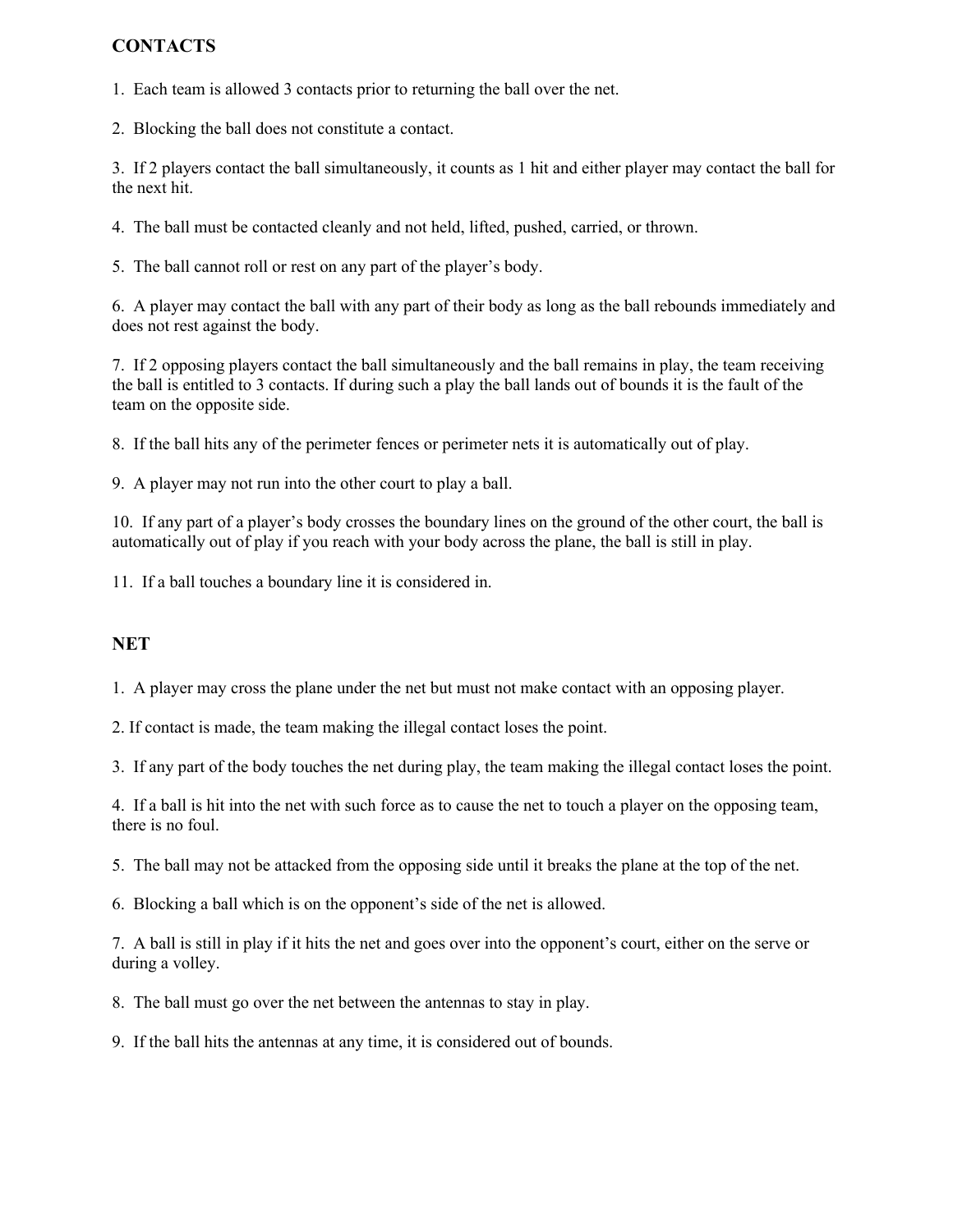## **SCORE**

1. Matches are **best 2 out of 3 games** or **55 minutes** in length, whichever comes first.

2. Rally scoring will be used, which means a point is scored at the end of each volley regardless of which team served.

3. Games are to 21 points; teams must win by 2 points.

4. There is a 25 point cap. First team to 25 wins without winning by 2 points.

5. If there is 15 minutes or less remaining in the time allotted for play and a third game is necessary, the third game will be rally scored to **15** points. The winning team does not need to win by 2 points.

6. Each team is allotted 1 time out per game for a length of 1 minute.

7. In order to keep track of league standings, the winning team's captain should record their team's win at the bulletin board inside the beer garden.

8. If the winning captain does not record their win, both teams will take a loss.

9. Standings will be determined by a Match Win or Loss. Your team will earn either 1 Win or 1 Loss each night. Tiebreakers for Tournament seeding will be decided by games that are won within a match.

## **OTHER**

1. If teams cannot agree on a violation or line call, the point should be replayed.

2. Any players arguing or fighting will be asked to leave the premises.

3. No Smoking on the volleyball courts

4. Pheasant Lanes/Kegler's Pub is not responsible for any injuries that occur while using the volleyball facility in any manner.

5. Players take full responsibility for any injuries, including bodily injury and/or damage to personal property.

## 6. *Remember, we are here to have fun!*

#### **Children on the sand should be seated on a bench not in the sand. Children should not be digging holes or running around the court area. This is a danger to the children and to the players, kids will be told to leave the court area if they are becoming an issue.**

If you have ANY questions about the rules please contact Kelli at kpvolleyballcoordinator@hotmail.com or you may contact David at david.bartlett@pheasantlanes.com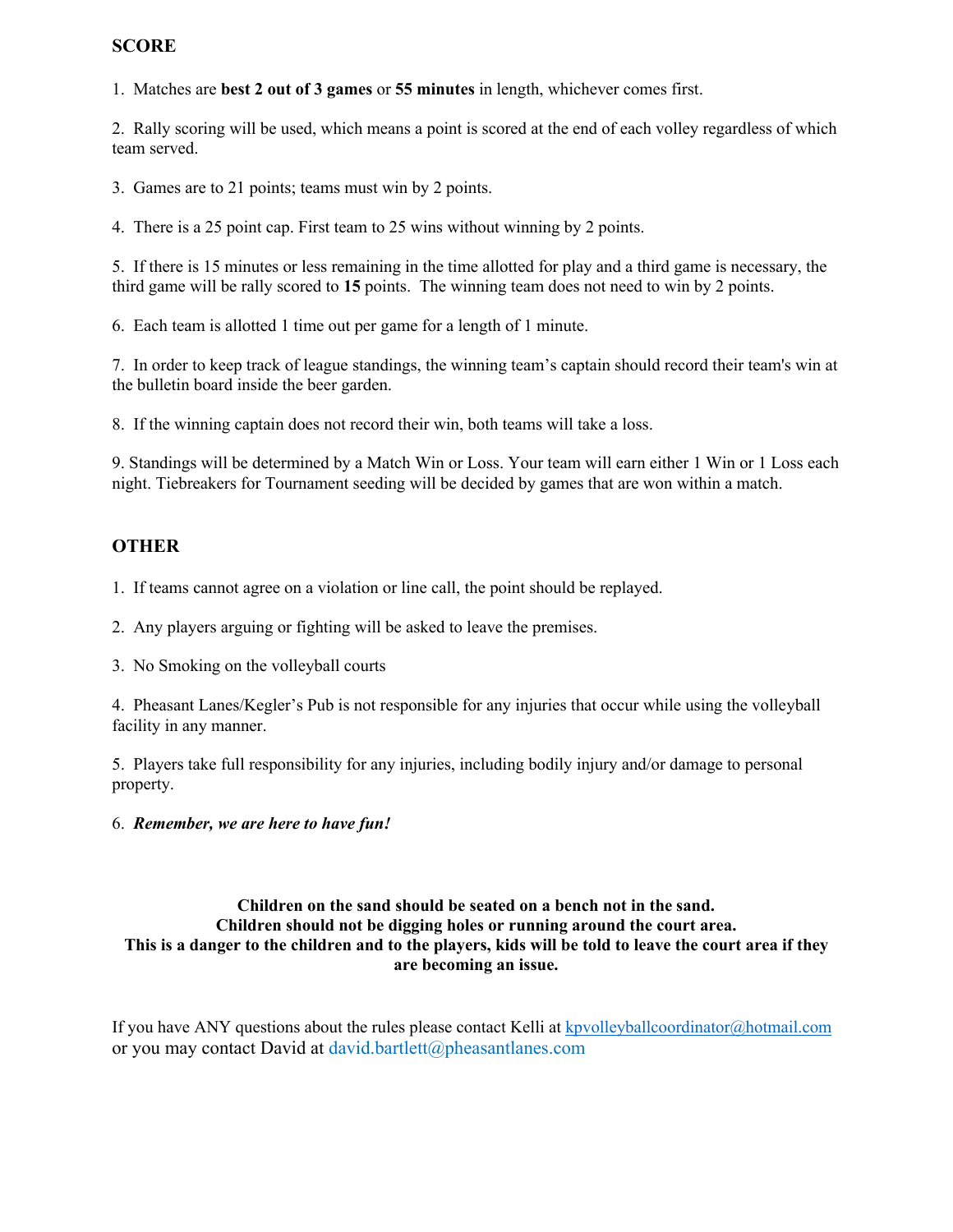2022 Pheasant Lanes Volleyball League Members:

Pheasant Lanes Family Fun Center and its staff welcome you to the 2022 Volleyball Season and we hope you have an enjoyable time this year. If there is ever anything we can do please do not hesitate to contact one of us.

By signing and completing the information on the back of this form all members on the team agree to the waiver information listed below.

# 

#### **WAIVER & RELEASE OF LIABILITY**

I, the undersigned, know that the before listed event is a potentially hazardous activity and I attend it out of my own free will and choice. In choosing to participate in the Pheasant Lanes Volleyball Leagues and any related activities.

I fully accept and assume all risks whether before, during or after this league and its related events. I waive any and all specific notice of the existence of the risks. I shall assume and pay my own medical and emergency expenses in the event of injury, illness, or other incapacity regardless of whether I authorized such expenses.

I realize that sand volleyball requires physical conditioning and I represent that I am in sound medical condition capable of participating in the league without risks to myself or others. I have no medical impediment, which would endanger others or myself. Knowing these facts and in consideration of my entry acceptance, admission to and/or participation in the 2022 volleyball leagues and its related events, I for myself and anyone acting on my behalf, release, waive, discharge, covenant not to sue and agree to hold Pheasant Lanes Family Fun Center, Pheasant Lanes employees, league sponsors, participating clubs, communities, organizations, emergency and support personnel, volunteers and their representative harmless from any and all claims, demands and actions of any and every kind.

I have, may have or may hereafter accrue against the released parties directly or indirectly arising out of or relating in any respect to my attending or participating in the 2022 Kegler's Pub/ Pheasant Lanes volleyball leagues and its related events.

#### BY SIGNING THE BACKSIDE OF THIS PAPER, I HAVE READ THIS AGREEMENT, WAIVER AND RELEASE, AND AGREE TO ACCEPT THE ABOVE TERMS FOR THE 2022 KEGLER'S PUB/PHEASANT **LANES VOLLEYBALL SEASON.**

## ALL PLAYERS MUST BE ON A TEAM ROSTER AND MUST SIGN THE ROSTER SHEET BEFORE **PLAYING.**

PLEASE TURN PAPER OVER AND COMPLETE ALL INFORMATION AND SIGN. BY DOING THIS YOU ARE ELIGIBLE TO PLAY IN THE PHEASANT LANES/KEGLER'S PUB 2022 VOLLEYBALL SEASON.